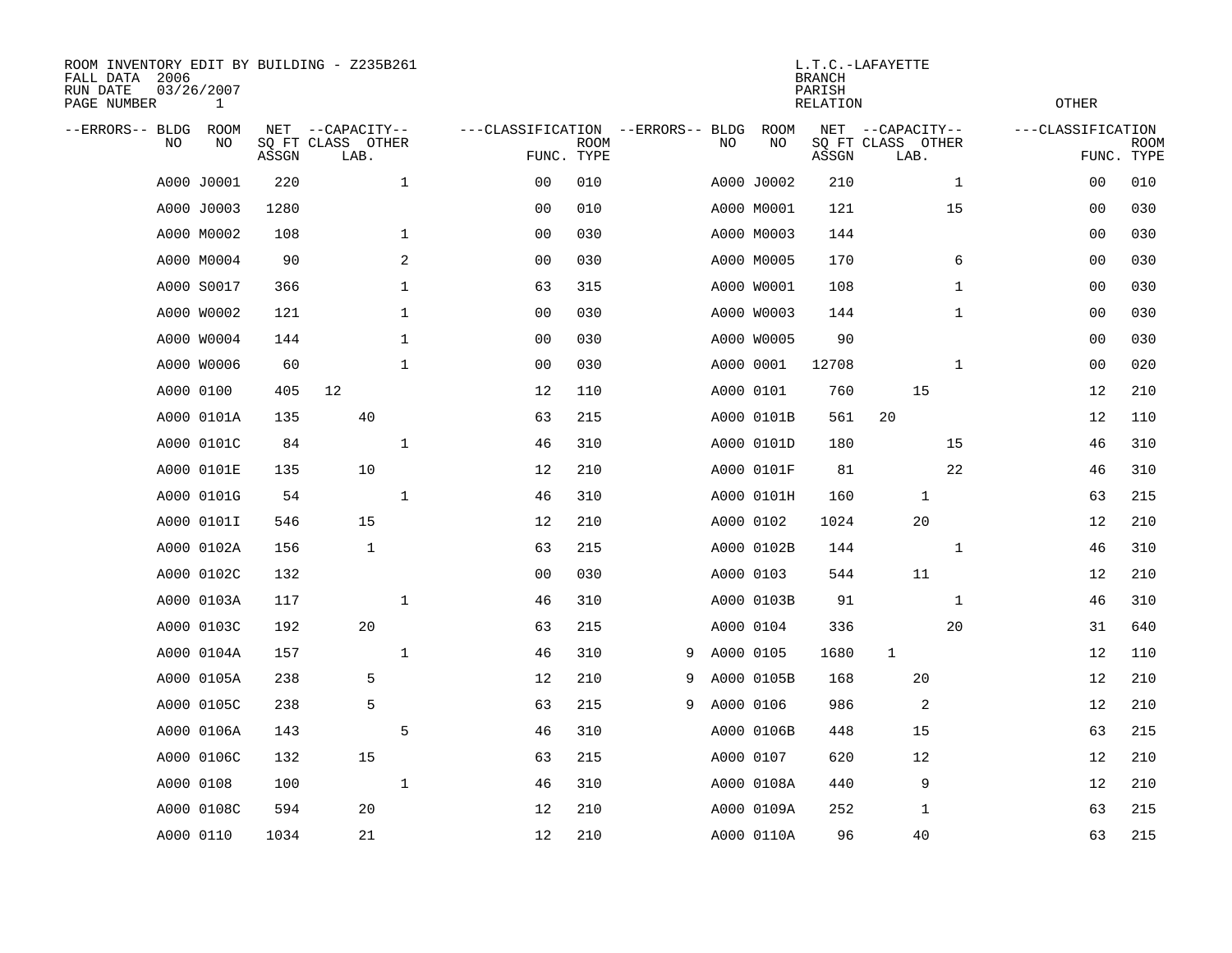| FALL DATA 2006<br>RUN DATE<br>PAGE NUMBER |           | 03/26/2007<br>2 |       | ROOM INVENTORY EDIT BY BUILDING - Z235B261    |                                   | L.T.C.-LAFAYETTE<br><b>BRANCH</b><br>PARISH<br><b>RELATION</b> |  |           |            |       |                                               |              |                                 |             |
|-------------------------------------------|-----------|-----------------|-------|-----------------------------------------------|-----------------------------------|----------------------------------------------------------------|--|-----------|------------|-------|-----------------------------------------------|--------------|---------------------------------|-------------|
| --ERRORS-- BLDG                           | <b>NO</b> | ROOM<br>NO      | ASSGN | NET --CAPACITY--<br>SQ FT CLASS OTHER<br>LAB. | ---CLASSIFICATION --ERRORS-- BLDG | <b>ROOM</b><br>FUNC. TYPE                                      |  | NO        | ROOM<br>NO | ASSGN | NET --CAPACITY--<br>SQ FT CLASS OTHER<br>LAB. |              | ---CLASSIFICATION<br>FUNC. TYPE | <b>ROOM</b> |
|                                           |           | A000 0110B      | 252   |                                               | 63                                | 215                                                            |  | A000 0112 |            | 2752  |                                               | 20           | 52                              | 630         |
|                                           |           | A000 0112A      | 483   | 32                                            | 12                                | 110                                                            |  |           | A000 0112B | 3648  | 20                                            |              | 12                              | 210         |
| 9                                         |           | A000 0114       | 945   | $\mathbf{1}$                                  | 12                                | 210                                                            |  | A000 0116 |            | 945   | 19                                            |              | 12                              | 210         |
|                                           |           | A000 0200       | 600   | 15                                            | 12                                | 210                                                            |  |           | A000 0200A | 352   | 15                                            |              | 63                              | 215         |
|                                           |           | A000 0200B      | 98    | 30                                            | 63                                | 215                                                            |  | A000 0201 |            | 576   | 12                                            |              | 12                              | 210         |
|                                           |           | A000 0203       | 589   | 12                                            | 12                                | 210                                                            |  | A000 0300 |            | 459   | 20                                            |              | 12                              | 110         |
| 9                                         |           | A000 0301       | 1000  | 15                                            | 12                                | 110                                                            |  |           | A000 0301A | 210   | 10                                            |              | 63                              | 215         |
|                                           |           | A000 0302       | 459   | 9                                             | 12                                | 210                                                            |  | A000 0400 |            | 700   |                                               | $\mathbf{1}$ | 63                              | 310         |
|                                           |           | A000 0400A      | 120   | $\mathbf{1}$                                  | 63                                | 310                                                            |  |           | A000 0400B | 120   |                                               | 20           | 63                              | 310         |
|                                           |           | A000 0400C      | 120   | 15                                            | 63                                | 310                                                            |  |           | A000 0400D | 120   |                                               | $\mathbf{1}$ | 63                              | 310         |
|                                           |           | A000 0400E      | 216   | $\mathbf 1$                                   | 63                                | 310                                                            |  |           | A000 0400F | 280   |                                               |              | 63                              | 350         |
|                                           |           | A000 0400G      | 147   | 20                                            | 63                                | 310                                                            |  |           | A000 0400H | 190   |                                               | 12           | 63                              | 315         |
|                                           |           | A000 0400I      | 120   | 20                                            | 63                                | 310                                                            |  |           | A000 0400J | 90    |                                               |              | 63                              | 315         |
|                                           |           | A000 0400K      | 117   |                                               | 63                                | 315                                                            |  | A000 0401 |            | 408   |                                               | $\mathbf{1}$ | 53                              | 310         |
|                                           |           | A000 0401A      | 120   | 1                                             | 63                                | 310                                                            |  |           | A000 0401B | 168   |                                               | $\mathbf{1}$ | 54                              | 310         |
|                                           |           | A000 0401C      | 108   | $\mathbf 1$                                   | 53                                | 310                                                            |  |           | A000 0401D | 108   |                                               | $\mathbf{1}$ | 53                              | 310         |
|                                           |           | A000 0401E      | 144   |                                               | 53                                | 315                                                            |  | A000 0402 |            | 704   | 14                                            |              | 12                              | 210         |
|                                           |           | A000 0402A      | 108   | $\mathbf 1$                                   | 46                                | 310                                                            |  |           | A000 0402B | 192   |                                               |              | 63                              | 215         |
|                                           |           | A000 0403       | 2162  | 1                                             | 51                                | 310                                                            |  |           | A000 0403A | 425   | 9                                             |              | 12                              | 210         |
|                                           |           | A000 0403B      | 132   | 1                                             | 51                                | 310                                                            |  |           | A000 0403C | 132   |                                               | $\mathbf{1}$ | 51                              | 310         |
|                                           |           | A000 0403D      | 132   | 1                                             | 51                                | 310                                                            |  |           | A000 0403E | 132   |                                               | $\mathbf{1}$ | 51                              | 310         |
|                                           |           | A000 0403F      | 240   | $\mathbf 1$                                   | 51                                | 310                                                            |  |           | A000 0403G | 385   |                                               |              | 51                              | 315         |
|                                           |           | A000 0403H      | 432   | $\mathbf{1}$                                  | 51                                | 310                                                            |  |           | A000 0403I | 143   |                                               | $\mathbf{1}$ | 51                              | 310         |
|                                           |           | A000 0403J      | 324   | 22                                            | 12                                | 110                                                            |  | A000 0404 |            | 680   | 14                                            |              | 12                              | 210         |
|                                           |           | A000 0407       | 459   | 18                                            | 12                                | 110                                                            |  | A000 0408 |            | 1540  | 18                                            |              | 12                              | 210         |
|                                           |           | A000 0408A      | 98    | 1                                             | 63                                | 215                                                            |  | A000 0409 |            | 1485  | 30                                            |              | 12                              | 210         |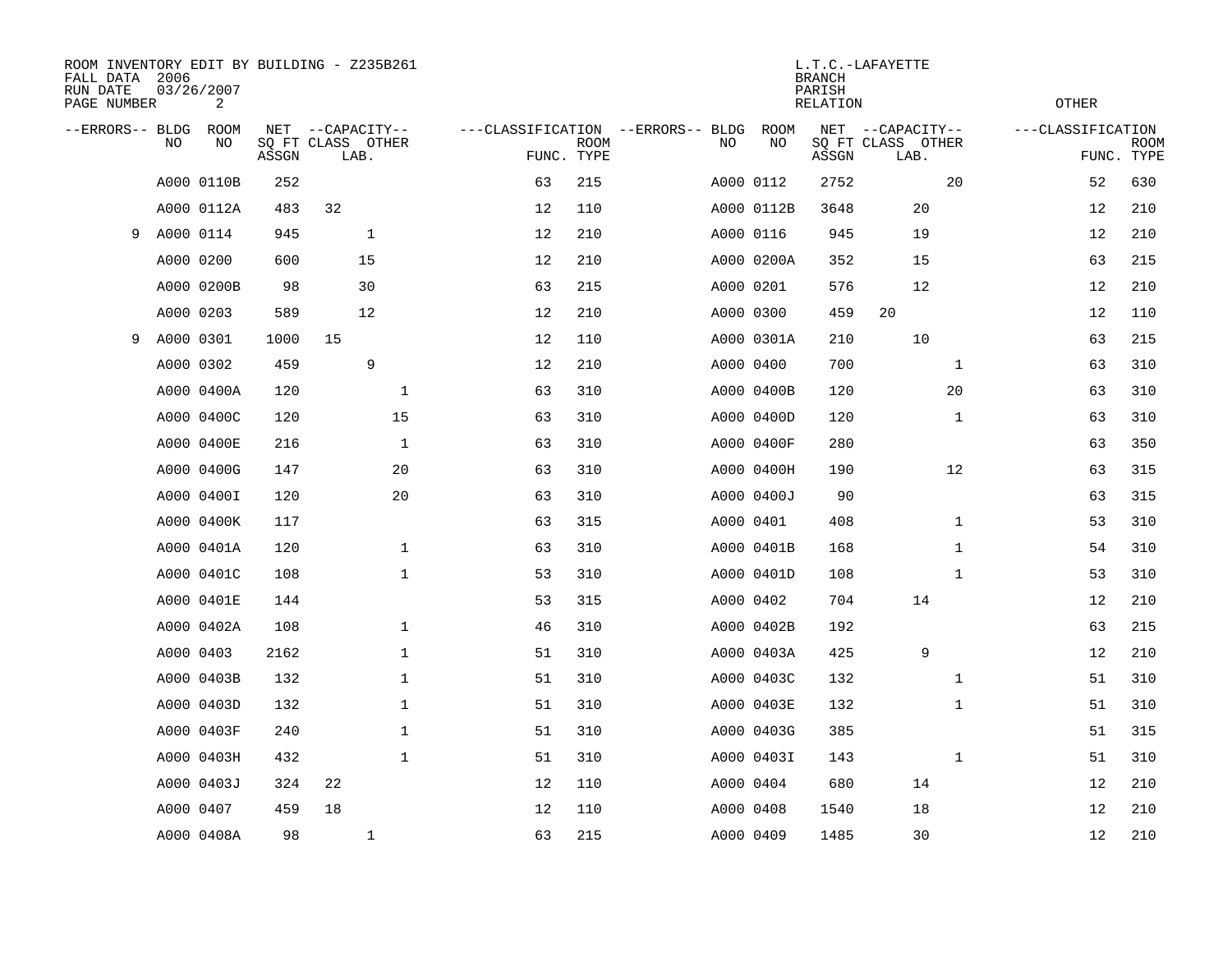| ROOM INVENTORY EDIT BY BUILDING - Z235B261<br>FALL DATA 2006<br>RUN DATE<br>PAGE NUMBER |           | 03/26/2007<br>3 |       |                                               |    |                                   | L.T.C.-LAFAYETTE<br><b>BRANCH</b><br>PARISH<br><b>OTHER</b><br>RELATION |   |           |            |       |                                               |              |                   |                           |
|-----------------------------------------------------------------------------------------|-----------|-----------------|-------|-----------------------------------------------|----|-----------------------------------|-------------------------------------------------------------------------|---|-----------|------------|-------|-----------------------------------------------|--------------|-------------------|---------------------------|
| --ERRORS-- BLDG                                                                         | <b>NO</b> | ROOM<br>NO      | ASSGN | NET --CAPACITY--<br>SQ FT CLASS OTHER<br>LAB. |    | ---CLASSIFICATION --ERRORS-- BLDG | <b>ROOM</b><br>FUNC. TYPE                                               |   | NO        | ROOM<br>NO | ASSGN | NET --CAPACITY--<br>SQ FT CLASS OTHER<br>LAB. |              | ---CLASSIFICATION | <b>ROOM</b><br>FUNC. TYPE |
|                                                                                         |           | A000 0409A      | 336   | 20                                            |    | 63                                | 215                                                                     |   |           | A000 0409B | 192   |                                               | $\mathbf{1}$ | 46                | 310                       |
| 9                                                                                       | A000 0411 |                 | 1705  | 3                                             |    | 12                                | 110                                                                     |   |           | A000 0413  | 1430  | 8                                             |              | 12                | 210                       |
|                                                                                         |           | A000 0413A      | 126   | 1                                             |    | 63                                | 215                                                                     | 9 | A000 0415 |            | 472   | $\mathbf{1}$                                  |              | 12                | 210                       |
|                                                                                         |           | A000 0417       | 472   | 9                                             |    | 12                                | 210                                                                     | 9 | A000 0500 |            | 4709  | 11                                            |              | 15                | 210                       |
|                                                                                         |           | A000 0500A      | 228   | 20                                            |    | 63                                | 215                                                                     |   |           | A000 0500B | 120   |                                               | 3            | 46                | 310                       |
|                                                                                         |           | A000 0500C      | 315   | 21                                            |    | 12                                | 110                                                                     |   |           | A000 0500D | 342   | $\mathbf 1$                                   |              | 63                | 215                       |
|                                                                                         |           | A000 0501       | 2394  | 48                                            |    | 12                                | 210                                                                     |   |           | A000 0501A | 242   |                                               | 11           | 46                | 310                       |
|                                                                                         |           | A000 0501B      | 98    |                                               |    | 63                                | 215                                                                     |   |           | A000 0501C | 112   | 1                                             |              | 63                | 215                       |
|                                                                                         |           | A000 0501D      | 225   | $\mathbf{1}$                                  |    | 63                                | 215                                                                     |   |           | A000 0502  | 3168  | 63                                            |              | 12                | 210                       |
|                                                                                         |           | A000 0502A      | 225   |                                               |    | 63                                | 215                                                                     |   |           | A000 0502B | 120   |                                               | 15           | 46                | 310                       |
| 9                                                                                       |           | A000 0502C      | 450   | 1                                             |    | 12                                | 110                                                                     |   |           | A000 0503A | 2080  | 85                                            |              | 12                | 210                       |
|                                                                                         |           | A000 0503B      | 396   | 15                                            |    | 12                                | 110                                                                     |   |           | A000 0503C | 264   | 7                                             |              | 63                | 215                       |
|                                                                                         |           | A000 0503D      | 156   |                                               | 7  | 46                                | 310                                                                     |   |           | A000 0503E | 308   | 21                                            |              | 12                | 110                       |
|                                                                                         |           | A000 0503F      | 308   | 20                                            |    | 63                                | 215                                                                     |   |           | A000 0503G | 5135  | 4                                             |              | 12                | 210                       |
| 9                                                                                       |           | A000 0503H      | 550   | 1                                             |    | 12                                | 210                                                                     |   |           | A000 0503I | 156   |                                               | $\mathbf{1}$ | 46                | 310                       |
|                                                                                         |           | A000 0503J      | 242   | 5                                             |    | 12                                | 210                                                                     |   |           | A000 0503K | 220   | 20                                            |              | 12                | 210                       |
|                                                                                         |           | A000 0503L      | 352   | 23                                            |    | 12                                | 110                                                                     | 9 |           | A000 0503M | 405   | $\mathbf 1$                                   |              | 12                | 110                       |
|                                                                                         |           | A000 0503N      | 165   |                                               |    | 63                                | 215                                                                     |   |           | A000 05030 | 2405  | 15                                            |              | 12                | 210                       |
|                                                                                         |           | A000 0503P      | 210   | 20                                            |    | 63                                | 215                                                                     |   |           | A000 0503Q | 336   |                                               |              | 71                | 740                       |
|                                                                                         |           | A000 0503R      | 360   |                                               |    | 63                                | 215                                                                     |   |           | A000 0504  | 3528  | 20                                            |              | 12                | 210                       |
|                                                                                         |           | A000 0504A      | 168   | 4                                             |    | 63                                | 215                                                                     |   |           | A000 0504B | 80    |                                               | $\mathbf{1}$ | 46                | 310                       |
|                                                                                         |           | A000 0504C      | 165   |                                               |    | 63                                | 215                                                                     | 9 |           | A000 0504D | 300   | 5                                             |              | 12                | 110                       |
|                                                                                         |           | A000 0506       | 3528  | 120                                           |    | 12                                | 210                                                                     |   |           | A000 0506A | 168   |                                               |              | 63                | 215                       |
|                                                                                         |           | A000 0506B      | 80    |                                               | 15 | 46                                | 310                                                                     |   |           | A000 0601A | 775   | 20                                            |              | 12                | 110                       |
|                                                                                         |           | A000 0601B      | 352   | 15                                            |    | 12                                | 210                                                                     |   |           | A000 0601C | 342   | 30                                            |              | 63                | 215                       |
|                                                                                         |           | A000 0601D      | 562   | 20                                            |    | 22                                | 215                                                                     |   |           | A000 0601E | 644   | 20                                            |              | 22                | 215                       |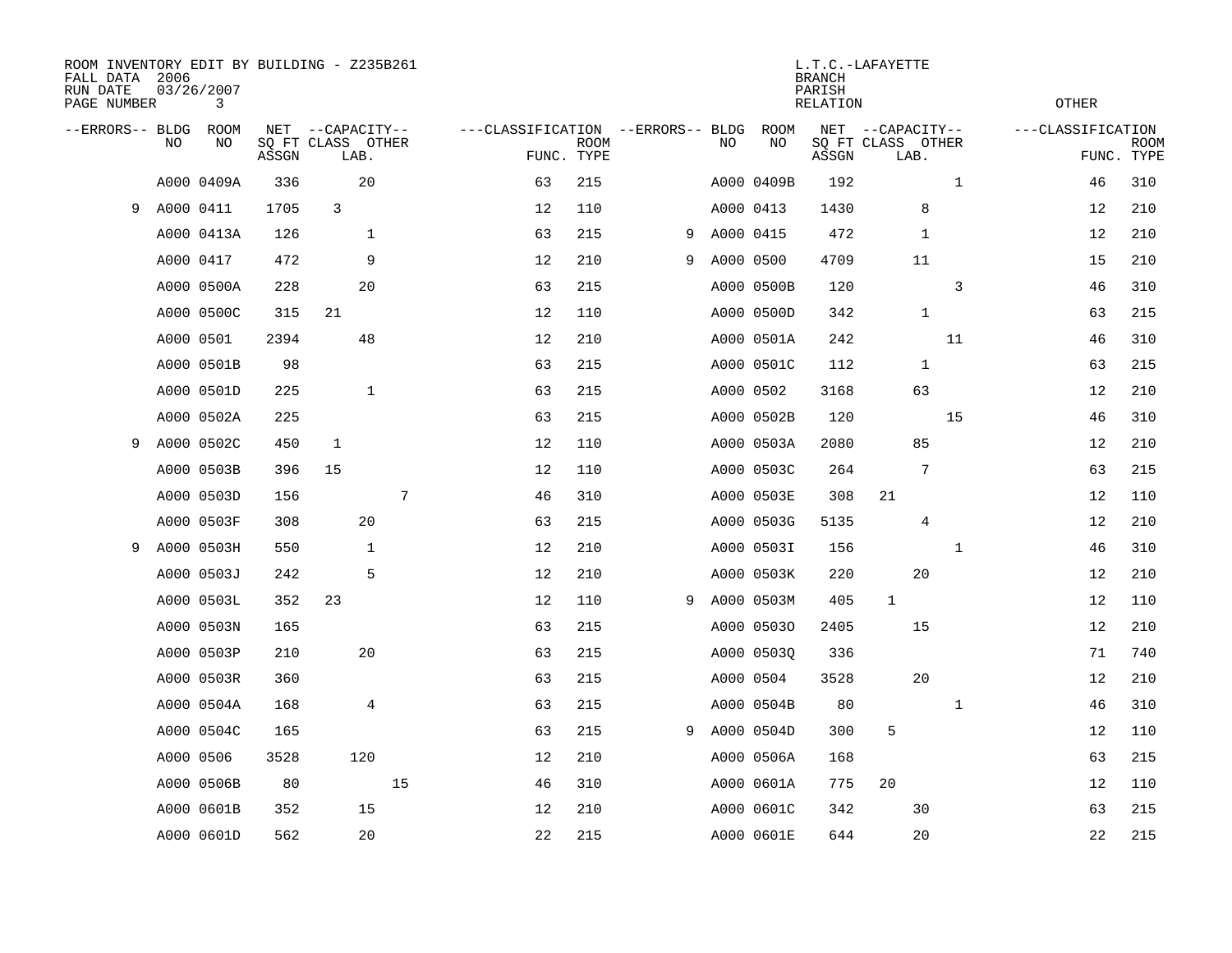| ROOM INVENTORY EDIT BY BUILDING - Z235B261<br>FALL DATA 2006<br>RUN DATE<br>PAGE NUMBER |           | 03/26/2007<br>$\overline{4}$ |       |                           |              |                |                           |                                        |           |            | L.T.C.-LAFAYETTE<br><b>BRANCH</b><br>PARISH<br><b>RELATION</b>                           |                           |                                            | <b>OTHER</b>             |                           |
|-----------------------------------------------------------------------------------------|-----------|------------------------------|-------|---------------------------|--------------|----------------|---------------------------|----------------------------------------|-----------|------------|------------------------------------------------------------------------------------------|---------------------------|--------------------------------------------|--------------------------|---------------------------|
| --ERRORS-- BLDG ROOM                                                                    |           |                              |       | NET --CAPACITY--          |              |                |                           | ---CLASSIFICATION --ERRORS-- BLDG ROOM |           |            |                                                                                          | NET --CAPACITY--          |                                            | ---CLASSIFICATION        |                           |
|                                                                                         | NO        | NO                           | ASSGN | SQ FT CLASS OTHER<br>LAB. |              |                | <b>ROOM</b><br>FUNC. TYPE |                                        | NO.       | NO         | ASSGN                                                                                    | SQ FT CLASS OTHER<br>LAB. |                                            |                          | <b>ROOM</b><br>FUNC. TYPE |
| 9                                                                                       |           | A000 0601F                   | 70    | 30                        |              | 12             | 210                       |                                        |           | A000 0601G | 748                                                                                      |                           | 20                                         | 12                       | 210                       |
|                                                                                         |           | A000 0601H                   | 456   | 20                        |              | 12             | 210                       |                                        |           | A000 0601I | 152                                                                                      |                           |                                            | 63                       | 215                       |
|                                                                                         |           | A000 0601J                   | 140   |                           |              | 63             | 215                       |                                        |           | A000 0601K | 986                                                                                      |                           | 20                                         | 12                       | 210                       |
|                                                                                         |           | A000 0602                    | 459   | 20                        |              | 12             | 110                       |                                        | A000 0603 |            | 3111                                                                                     |                           | 15                                         | 12                       | 210                       |
|                                                                                         |           | A000 0603A                   | 120   | 35                        |              | 63             | 215                       |                                        |           | A000 0603B | 136                                                                                      |                           |                                            | 63                       | 215                       |
|                                                                                         |           | A000 0605                    | 2967  | 15                        |              | 12             | 210                       |                                        |           | A000 0605A | 744                                                                                      |                           | $\overline{3}$                             | 12                       | 210                       |
|                                                                                         |           | 9 A000 0605B                 | 620   |                           | $\mathbf{1}$ | 12             | 210                       |                                        |           | A000 0605C | 252                                                                                      |                           | $\mathbf{1}$                               | 63                       | 215                       |
|                                                                                         |           | A000 0605D                   | 315   |                           | $\mathbf{1}$ | 43             | 530                       |                                        |           | A000 0605E | 315                                                                                      |                           | $\mathbf{1}$                               | 63                       | 215                       |
| 9                                                                                       | A000 0607 |                              | 546   | $\mathbf{1}$              |              | 12             | 110                       |                                        |           | A000 0607A | 576                                                                                      |                           | $12 \,$                                    | 12                       | 210                       |
|                                                                                         |           | A000 0607B                   | 96    |                           | $\mathbf{1}$ | 63             | 215                       |                                        |           | A000 0607C | 120                                                                                      |                           |                                            | 63                       | 215                       |
|                                                                                         |           | A000 0607D                   | 132   |                           | $\mathbf{1}$ | 63             | 215                       |                                        | A000 0609 |            | 3055                                                                                     |                           | 61                                         | 12                       | 210                       |
|                                                                                         |           | A000 0609A                   | 255   |                           | 5            | 12             | 210                       |                                        |           | A000 0609B | 374                                                                                      |                           | $\mathbf 1$                                | 12                       | 210                       |
|                                                                                         |           | A000 0609C                   | 380   |                           | $\mathbf{1}$ | 63             | 215                       |                                        |           | A000 0609D | 345<br>TOTAL NUMBER CLASSROOMS<br>TOTAL NUMBER LABS 210<br>TOTAL NUMBER SPECIAL LABS 220 |                           | 1<br>TOTAL NET ASSIGN SQ. FT. IN ROOM FILE | 63<br>99,757<br>19<br>51 | 215                       |
|                                                                                         |           | B000 0001                    | 264   |                           | 15           | 75             | 585                       |                                        |           |            | TOTAL NUMBER CLASSROOMS<br>TOTAL NUMBER LABS 210<br>TOTAL NUMBER SPECIAL LABS 220        |                           | TOTAL NET ASSIGN SQ. FT. IN ROOM FILE      | 264                      |                           |
| $\mathbf{1}$                                                                            |           | C000 0001                    | 1148  |                           | 21           | 75             | 580                       |                                        |           |            | TOTAL NUMBER CLASSROOMS<br>TOTAL NUMBER LABS 210<br>TOTAL NUMBER SPECIAL LABS 220        |                           | TOTAL NET ASSIGN SQ. FT. IN ROOM FILE      | 1,148                    |                           |
| 6                                                                                       |           | D000 0001                    | 1334  | 15                        |              | 0 <sup>0</sup> | 215                       |                                        |           |            | TOTAL NUMBER CLASSROOMS<br>TOTAL NUMBER LABS 210<br>TOTAL NUMBER SPECIAL LABS 220        |                           | TOTAL NET ASSIGN SQ. FT. IN ROOM FILE      |                          |                           |
|                                                                                         |           | E000 0001                    | 250   | 15                        |              | 63             | 215                       |                                        |           |            |                                                                                          |                           | TOTAL NET ASSIGN SQ. FT. IN ROOM FILE      | 250                      |                           |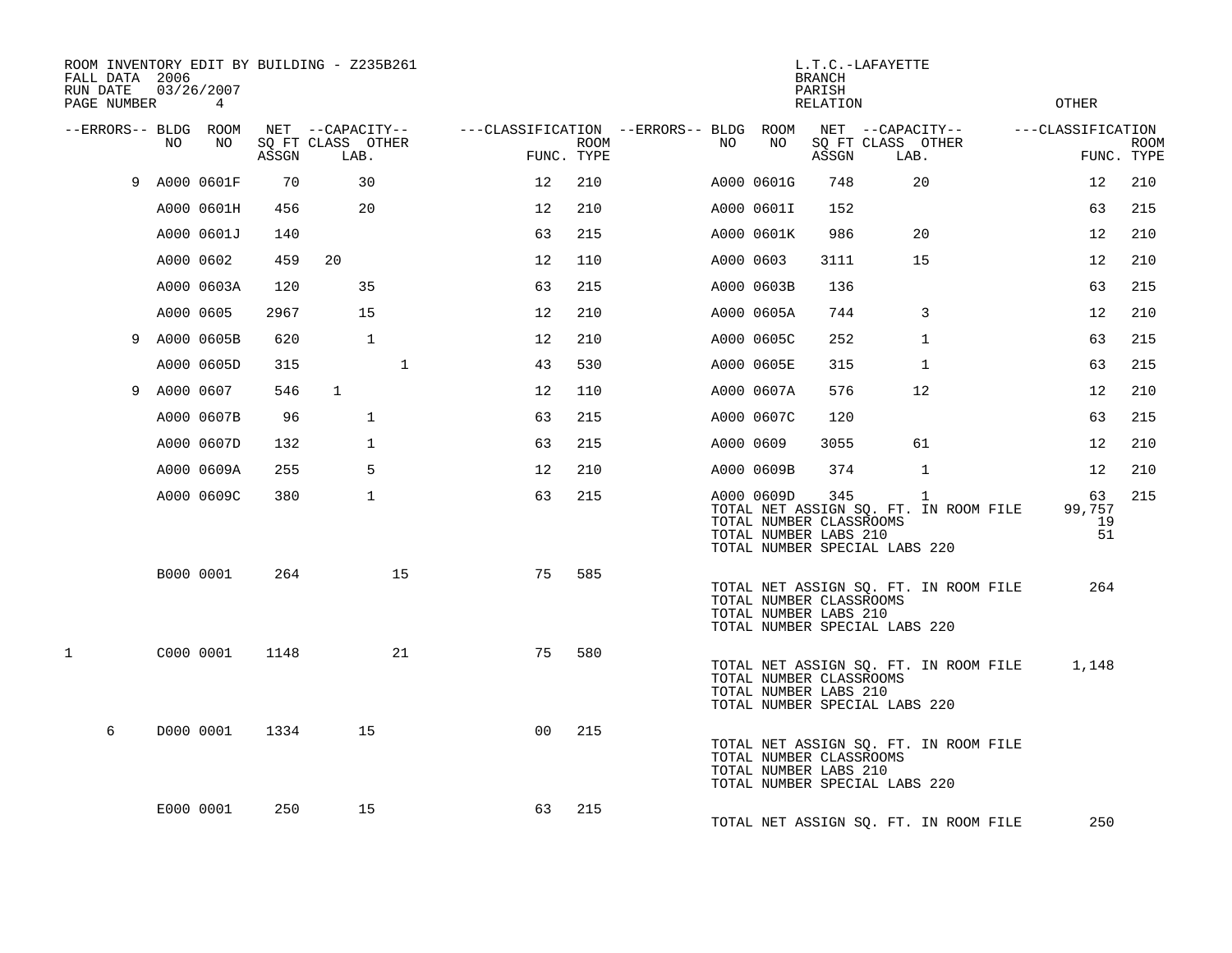| ROOM INVENTORY EDIT BY BUILDING - Z235B261<br>2006<br>FALL DATA<br>RUN DATE<br>03/26/2007<br>PAGE NUMBER | 5          |       |                                               |                                   |                           |           |                                                                | <b>BRANCH</b><br>PARISH<br>RELATION | L.T.C.-LAFAYETTE                                                               |    | OTHER                               |                           |
|----------------------------------------------------------------------------------------------------------|------------|-------|-----------------------------------------------|-----------------------------------|---------------------------|-----------|----------------------------------------------------------------|-------------------------------------|--------------------------------------------------------------------------------|----|-------------------------------------|---------------------------|
| --ERRORS-- BLDG<br>NO.                                                                                   | ROOM<br>NO | ASSGN | NET --CAPACITY--<br>SQ FT CLASS OTHER<br>LAB. | ---CLASSIFICATION --ERRORS-- BLDG | <b>ROOM</b><br>FUNC. TYPE | NO        | ROOM<br>NO<br>TOTAL NUMBER CLASSROOMS<br>TOTAL NUMBER LABS 210 | ASSGN                               | NET --CAPACITY--<br>SQ FT CLASS OTHER<br>LAB.<br>TOTAL NUMBER SPECIAL LABS 220 |    | ---CLASSIFICATION                   | <b>ROOM</b><br>FUNC. TYPE |
|                                                                                                          | F000 0001  | 150   |                                               | 63                                | 215                       |           | TOTAL NUMBER CLASSROOMS<br>TOTAL NUMBER LABS 210               |                                     | TOTAL NET ASSIGN SO. FT. IN ROOM FILE<br>TOTAL NUMBER SPECIAL LABS 220         |    | 150                                 |                           |
|                                                                                                          | G000 0101  | 361   | $\mathbf 1$                                   | 63                                | 310                       | G000 0102 |                                                                | 201                                 |                                                                                | 20 | 46                                  | 310                       |
|                                                                                                          | G000 0103  | 358   | 20                                            | 63                                | 215                       | G000 0104 |                                                                | 566                                 | 20                                                                             |    | 12                                  | 110                       |
|                                                                                                          | G000 0105  | 445   | 20                                            | 12                                | 110                       | G000 0106 |                                                                | 201                                 |                                                                                | 5  | 12                                  | 410                       |
|                                                                                                          | G000 0107  | 44    | 20                                            | 0 <sub>0</sub>                    | 030                       | G000 0108 |                                                                | 35                                  |                                                                                |    | 00                                  | 030                       |
|                                                                                                          | G000 0109  | 32    |                                               | 0 <sub>0</sub>                    | 030                       | G000 0110 |                                                                | 166                                 |                                                                                | 15 | 12                                  | 410                       |
|                                                                                                          | G000 0111  | 108   | $\mathbf{1}$                                  | 12                                | 210                       | G000 0112 |                                                                | 112                                 | 15                                                                             |    | 63                                  | 215                       |
|                                                                                                          | G000 0113  | 615   | 20                                            | 12                                | 110                       | G000 0114 |                                                                | 5301                                | 15                                                                             |    | 12                                  | 210                       |
|                                                                                                          | G000 0115  | 5301  | 106                                           | 12                                | 210                       | G000 0116 | TOTAL NUMBER CLASSROOMS<br>TOTAL NUMBER LABS 210               | 5301                                | 106<br>TOTAL NET ASSIGN SQ. FT. IN ROOM FILE<br>TOTAL NUMBER SPECIAL LABS 220  |    | 12<br>19,036<br>3<br>$\overline{4}$ | 210                       |